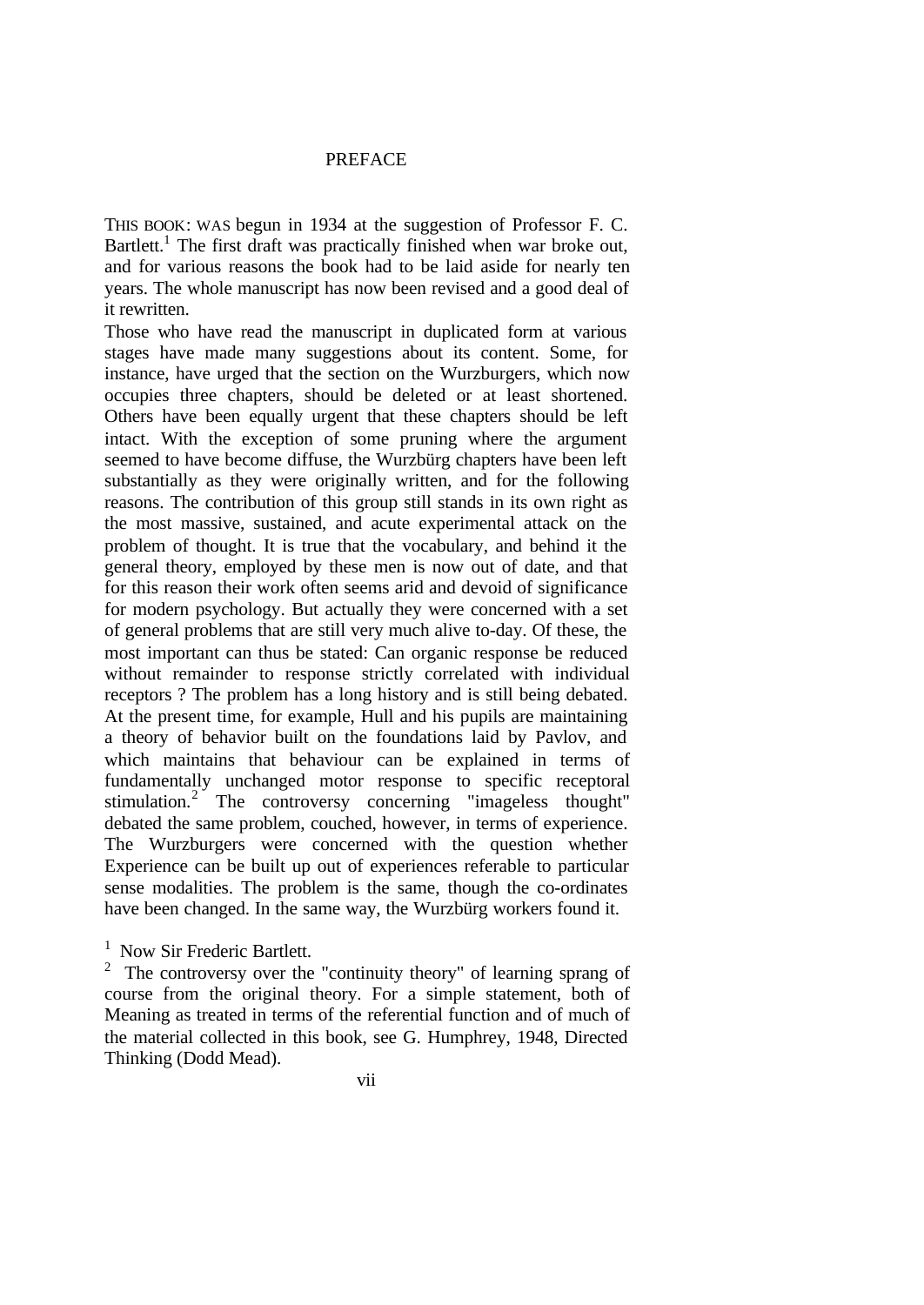### VIII PREFACE

necessary to postulate the "Determining Tendencies" and the "Task" to supplement their version of Associationism, which is fundamentally a peripheral hypothesis. The modern counterpart is the "Motive", which has been extensively investigated during the past twenty years, and which sprang out of exactly the same difficulty as theirs.

Thus, in addition to its intrinsic merit, the work of the Wurzburgers gives a kind of preview of work which is central for modern experimental thinking. No apology should be necessary for treating it in some detail It may be added that the original sources of both the Wurzburgers' work and that of their successor, Selz, are becoming increasingly difficult to obtain.

Another point of criticism has been the treatment of meaning which, in the original writing, was described by the use of the term " referential function." This appeared to be at least a neutral term, stating the facts if it did not illuminate them. However, it now seems fairly clear that many of the difficulties that have surrounded the concept of meaning grew up at a time when psychologists had almost forgotten that a human being is a biological system living in a biological environment. When thinking man is considered strictly together with his environment, the problem of meaning largely dissolves into a set of problems familiar to the modern experimentalist as well as to the analytic psychologists of the last generation That is, there is no psychological problem of meaning per se. With any philosophical problems that the term meaning may engender, this book does not concern itself.<sup>3</sup>

In general, the book is intended to give a critical treatment of experimental work that has already been done It can of course make no pretence to be exhaustive. There are, no doubt, important researches that have been missed, and it is obvious that whole areas have been left uncovered. It has been urged, for instance, that the book must include chapters on the psychoanalytic theory of thinking, on pathological thinking, on the comparative psychology of thinking, and on children's thinking. But what has been written is already long enough. As it is, the present lag in publishing has made it impossible to include several important researches which should have been treated in a publication dated 1951. Chief of these is Professor Piaget's stimulating though difficult volume. The Psychology of Intelligence, the French edition of which escaped the writer's notice. By its nature, the treatment of the material included was almost necessarily historical, especially in the first third of the book. This

3 See Humphrey, *British Journal of Psychology,* 43, 3 and 4, 1951 (in the press), for a fuller treatment than that given in this book.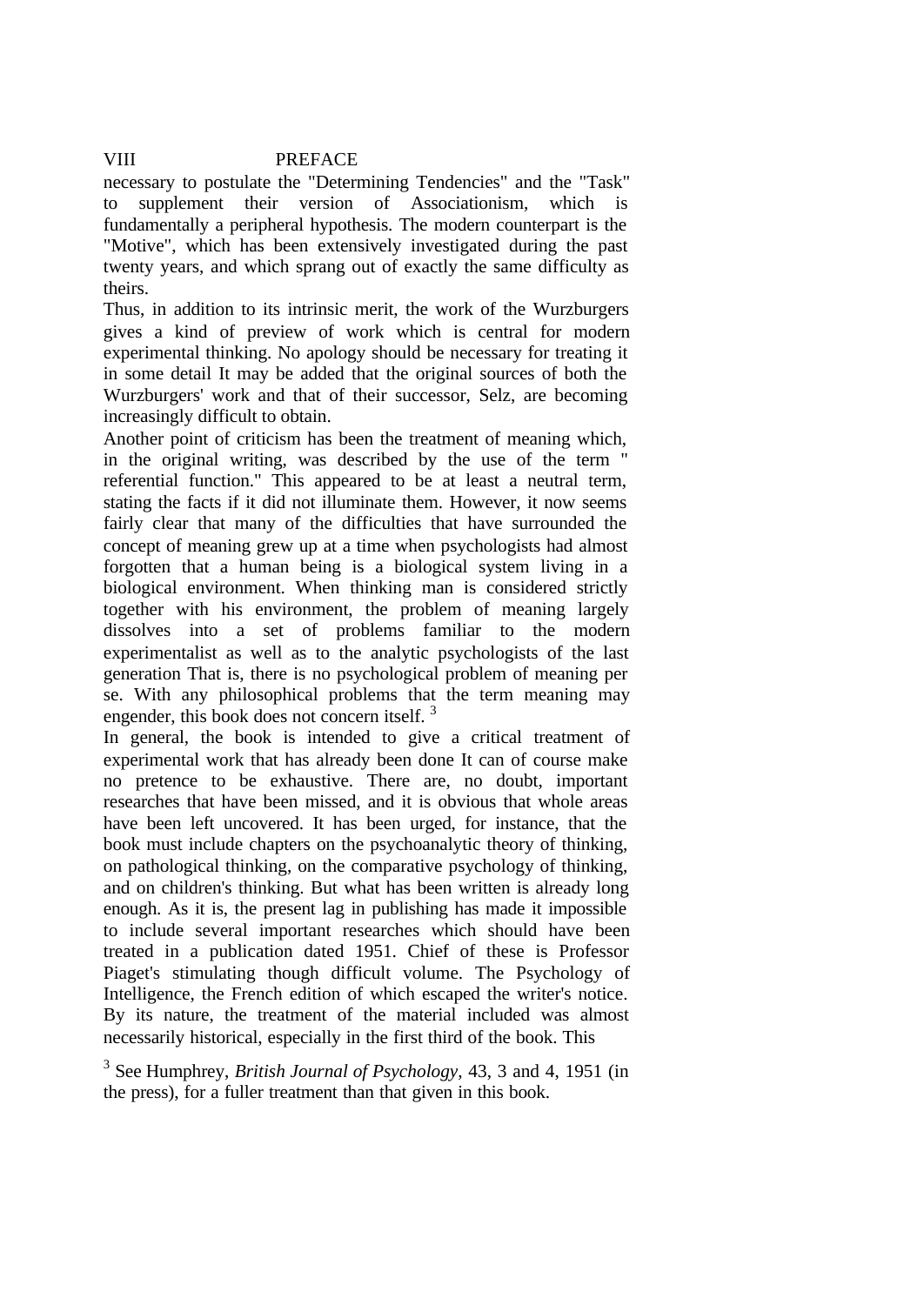## PREFACE IX

has meant that the earlier work must be described in the language of its time; that is to say, in terms which, because of their implications, often offend a modern psychologist. Since for reasons already given the work was too important to be left out, the alternative would have been to attempt a translation into those more biological terms which would have been more acceptable to the writer and the modern reader alike. This would necessarily have involved a certain dishonesty.

If this strictly introductory volume serves to help those who are planning psychological research into the all-important subject of the intellectual processes of human beings, its purpose will have been fulfilled.

It is a pleasure to acknowledge the help of the many, on both sides of the Atlantic, who have critically read various chapters. I think in particular of Professors D. 0. Hebb, Martyn Estall, and Gregory Vlastos, all of them at one time my colleagues. Professor R. B. MacLeod read the whole manuscript through with a class, and suggested that I really must do something about Meaning. On this continent, also, I am grateful to Professor R. C. Oldfield, and to my present colleague, Mr. 0. L. Zangwill. Mr. Zangwill's often disconcerting criticisms have been of special value. I wish to thank also the staff of the Institute of Experimental Psychology, who have patiently endured what must at one time have seemed an interminable task. And finally, in my own family, I am most of all grateful to my wife, from whom the book has stolen many hours that rightly belonged to her.

George humphrey. *Magdalen College, Oxford. August* 1951